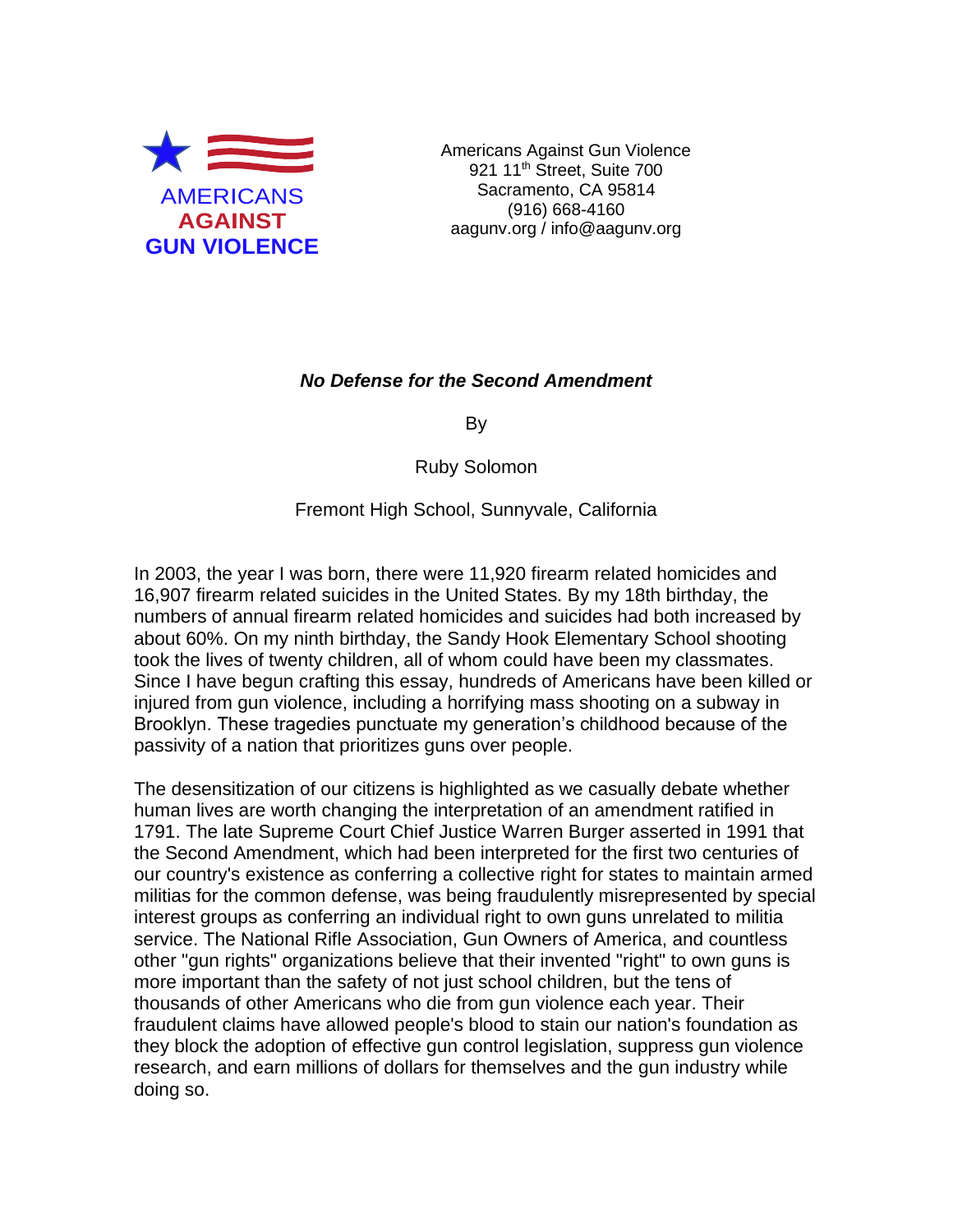A common argument made in support of the gun lobby's "individual right" interpretation of the Second Amendment is that it's essential for law-abiding Americans to own guns for self defense. There is overwhelming evidence, though, that guns in the homes and within communities are much more likely to be used to kill, injure, or intimidate individuals and their family members than to protect them from attackers. Even in the case of a stranger barging into your home, legally owning a gun will not necessarily protect you and your family. Amir Locke picked up his handgun to defend himself after being awakened by police who stormed into his apartment for no apparent reason early one morning. Before Mr. Locke could fire a shot in self defense, a police officer shot him twice in the chest, fatally wounding him. Rather than protecting Mr. Locke, the handgun he grabbed to defend himself enabled the officer, who was the actual aggressor in the situation, to escape prosecution by claiming that he (the officer) was the one who was acting in self defense.

Additionally, the Founding Fathers could not have had the foresight to know the extent of future technological advancements and that the misrepresentation of the Second Amendment would allow private ownership of exceedingly lethal firearms to remain largely unregulated. During the revolutionary era, the deadliest guns were muskets and flintlock pistols. A typical musket could fire 3 rounds each minute and accurately aim up to 50 meters. A modern AR-15 fires 45 rounds in the same 60 seconds while aiming 10 times farther. Their contrasting abilities highlight the unimaginable leap in technology which, in the case of firearms, allows people to be killed at faster rates and from farther distances.

The Constitution and Bill of Rights have been altered hundreds of times since their inception. Without these changes, Black Americans would still be enslaved. Women and people of color would not be able to vote. Every aspect of our nation would remain true to the ideals of white, privileged men who lived in the 1700s.

I agree with Chief Justice Burger's statement in 1991 that the misrepresentation of the Second Amendment by the gun lobby is a fraud. I doubt, though, that Justice Burger, who died in 1995, could have envisioned that in 2008, when I was five years old, a narrow 5-4 majority of Supreme Court justices would become a party to this fraud in the rogue *Heller* decision. In this holding, the Court reversed over two centuries of legal precedent by ruling for the first time in U.S. history that the Second Amendment conferred an individual right to own guns unrelated to service in a well regulated militia. While the gun industry and the associated gun lobby profit from this fraud, tens of thousands of Americans are paying for it annually with their lives. In the short term, the *Heller* decision must be reversed. In the long term, the antiquated Second Amendment should be repealed. Americans have many rights that allow us to freely conduct ourselves, but feeling entitled to own deadly weapons despite innocent lives being taken should not be one of them.